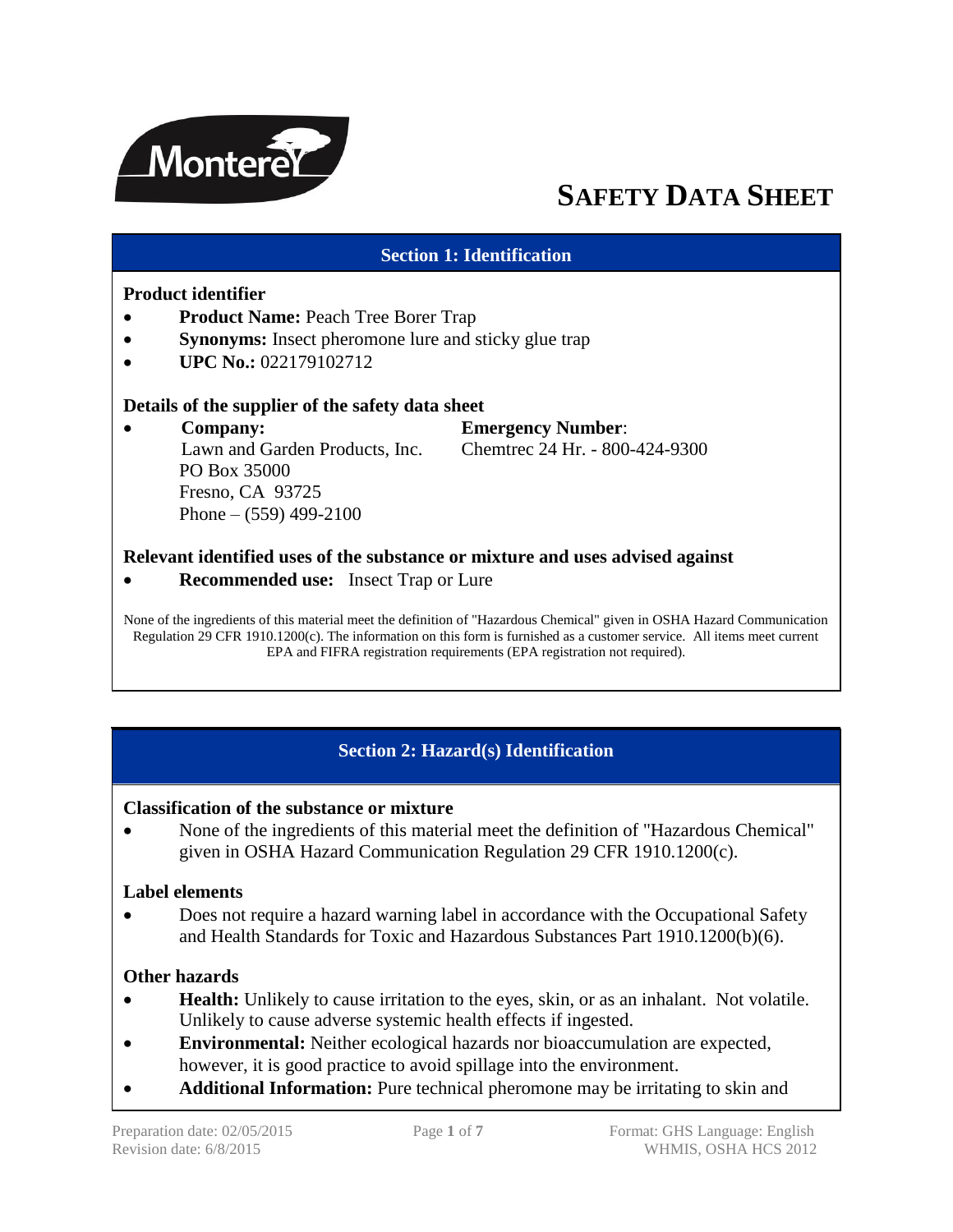eyes. Apply according to good manufacturing and industrial hygiene practices with proper ventilation. Do not drink, eat or smoke while handling. Respect good personal hygiene.

**Section 3: Composition/Information on Ingredients**

#### **Mixtures**

- **Chemical name:** Trade Secret.
- **Common name and synonyms:** Trade Secret.
- **Chemical Abstracts Service (CAS) number:** Trade Secret.
- **Impurities and stabilizing additives:** Trade Secret.

The chemical name and concentration (i.e., exact percentage) of all ingredients which are classified as health hazards and are:

- a) Present above their cut-off/concentration limits: None
- b) Present a health risk below the cut-off/concentration limits: None

The concentration (exact percentages) of each ingredient:

a) A trade secret claim is made.

## **Chemicals where a trade secret is claimed**

• The specific chemical identity and/or exact percentage (concentration) of composition has been withheld as a trade secret.

> None of the trade secret ingredients are considered hazardous, None of the trade secret ingredients have a PEL established under OSHA regulations, None of the trade secret ingredients have a TLV established under OSHA regulations

# **Section 4: First-Aid Measures**

#### **Description of first aid measures by relevant routes of exposure:**

| <b>SKIN:</b>       | Remove any contaminated clothing. Wash skin with soap or mild detergent and water for<br>at least 15 minutes. Thoroughly wash contaminated clothing or shoes before reuse. |
|--------------------|----------------------------------------------------------------------------------------------------------------------------------------------------------------------------|
| EYE:               | Check for and remove contact lenses. Flush with water for 15 min. Seek medical attention<br>immediately.                                                                   |
| <b>INHALATION:</b> | Remove to fresh air. Give oxygen if breathing is difficult. Get medical attention.                                                                                         |
| <b>INGESTION:</b>  | Administer water and call a physician or poison control center immediately. Do not<br>induce vomiting, unless directed to do so by medical personnel.                      |

## **Most important symptoms and effects, both acute and delayed:**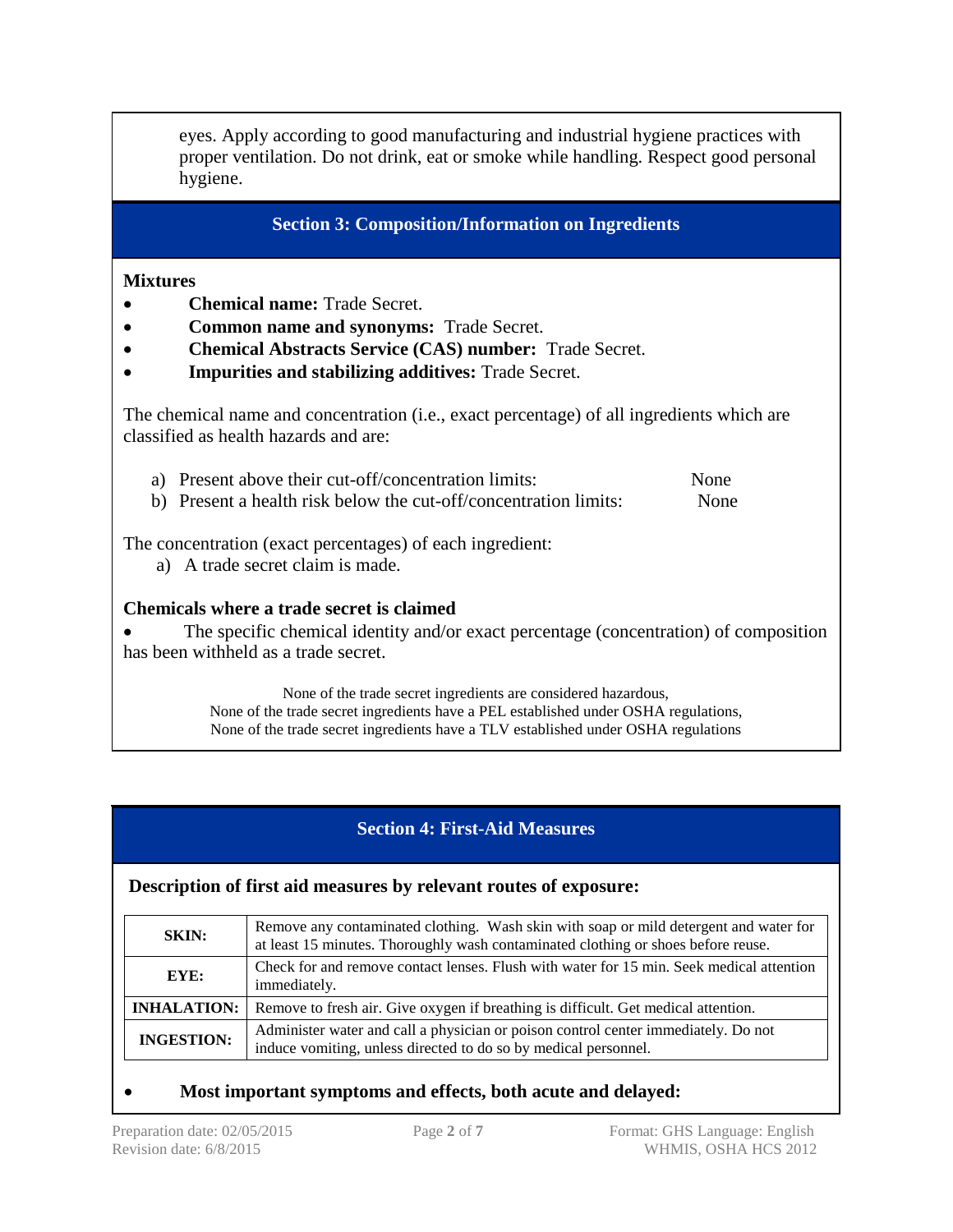Not known, not expected.

 **Indication of any immediate medical attention and special treatment needed:**  Not known, not expected.

# **Section 5: Fire-Fighting Measures**

• **Extinguishing media:**  $CO<sub>2</sub>$ , foam, dry chemical.

# **Advice for firefighters:**

Use standard firefighting procedures.

# **Section 6: Accidental Release Measures**

**Emergency procedures**

**Spill or leak procedures:** Standard absorbents can be used.

## **Personal precautions and protective equipment**

- **Respiratory protection:** For emergencies, or instances where the exposure levels are not known, use a full-face piece positive-pressure, air-supplied respirator.
- **Protective gloves:** Recommended.
- **Eye protection:** Recommended.
- **Other protective equipment:** Impervious protective clothing including boots, gloves.

# **Section 7: Handling and Storage**

## **Handling**

- **Respiratory protection:** Usually not required. For conditions of use where exposure to the substance is apparent and engineering controls are not feasible, consult an industrial hygienist. For emergencies, or instances where the exposure levels are not known, use a full-face piece positive-pressure, air-supplied respirator.
- **Ventilation:** A system of local and/or general exhaust is recommended to keep employee exposure as low as possible.
- **Protective gloves:** Rubber gloves recommended.
- **Eye protection:** Splash-proof safety glasses recommended.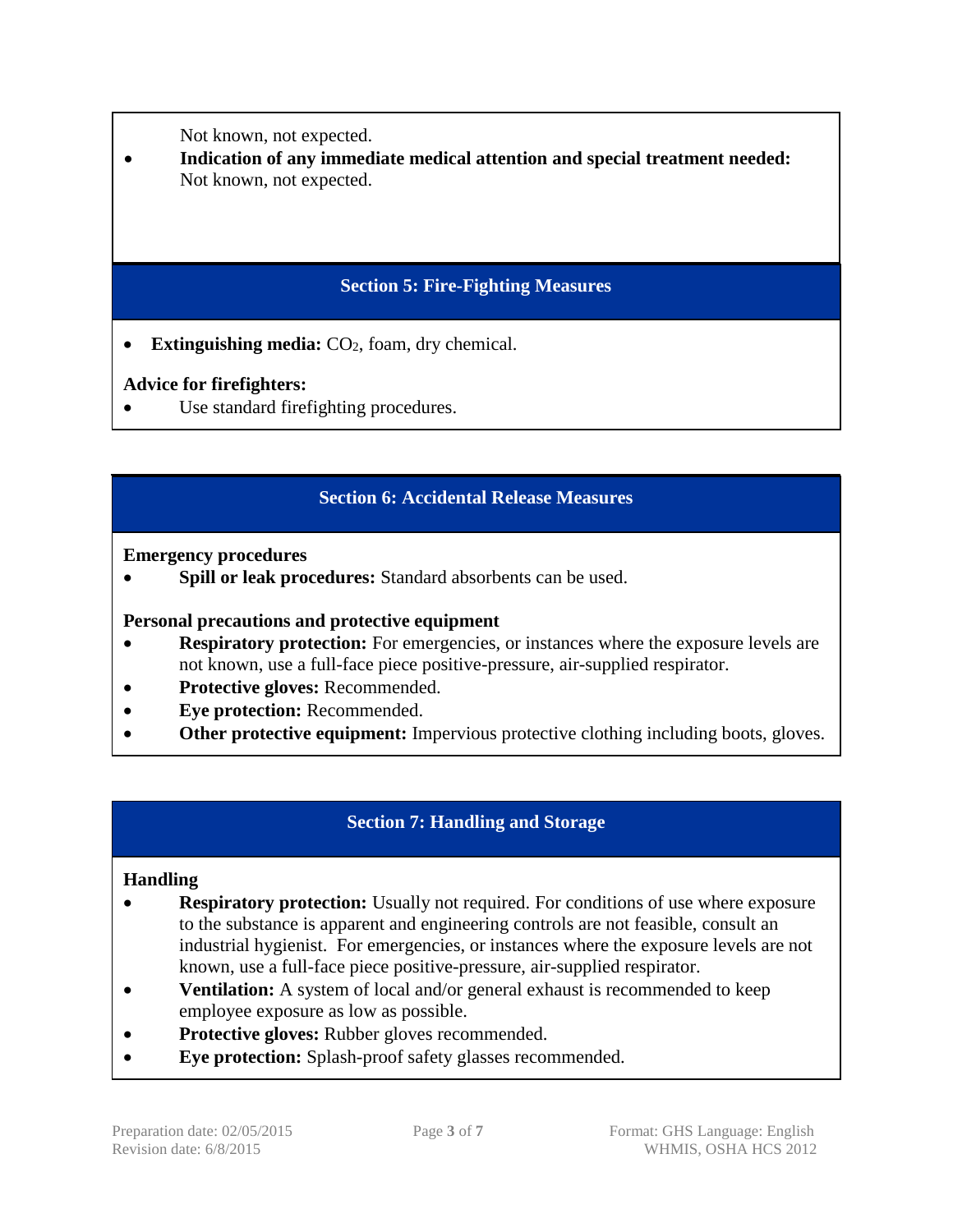**Other protective equipment:** Safety shower, eye wash.

#### **Storage**

• Specific storage requirements: Keep in a tightly closed container, stored in a cool, dry, ventilated area away from any area where the fire hazard may be acute. Protect against freezing, physical damage and excess heat.

## **Section 8: Exposure Controls/Personal Protection**

**Exposure controls:** No further data; see section 7.

**Personal protective equipment:** No further data; see section 7.

## **Section 9: Physical and Chemical Properties**

| <b>Material description</b> |  |
|-----------------------------|--|
|                             |  |

| <b>Material description</b>                               |                                               |                                                  |                   |
|-----------------------------------------------------------|-----------------------------------------------|--------------------------------------------------|-------------------|
| Appearance                                                | Colorless liquid absorbed<br>into rubber lure | Odor                                             | Very mild, oil    |
| рH                                                        | Not applicable                                | <b>Odor threshold</b>                            | Not known         |
| Vapor pressure                                            | Not found                                     | Vapor density of<br>liquid $@$ 25 $°C$           | >1                |
| <b>Viscosity</b>                                          | Not known                                     | <b>Relative density of</b><br>liquid @ 25°C      | 0.8800:0.9000     |
| <b>Freezing point</b>                                     | Not found                                     | <b>Boiling point of liquid</b>                   | 140°C @ 0.5 mm Hg |
| <b>Solubility</b>                                         | Insoluble in water                            | <b>Evaporation rate</b>                          | Not known         |
| Flash point of<br>liquid                                  | 230°F (110°C)                                 | <b>Flammability (solid,</b><br>gas)              | Flammable         |
| <b>Auto-ignition</b><br>temperature                       | Not found                                     | <b>Decomposition</b><br>temperature              | Not known         |
| <b>Upper/lower</b><br>flammability or<br>explosive limits | Not known                                     | <b>Partition coefficient:</b><br>n-octanol/water | Not known         |

## **Section 10: Stability and Reactivity**

#### **Reactivity**

• Presents no special reactivity hazard.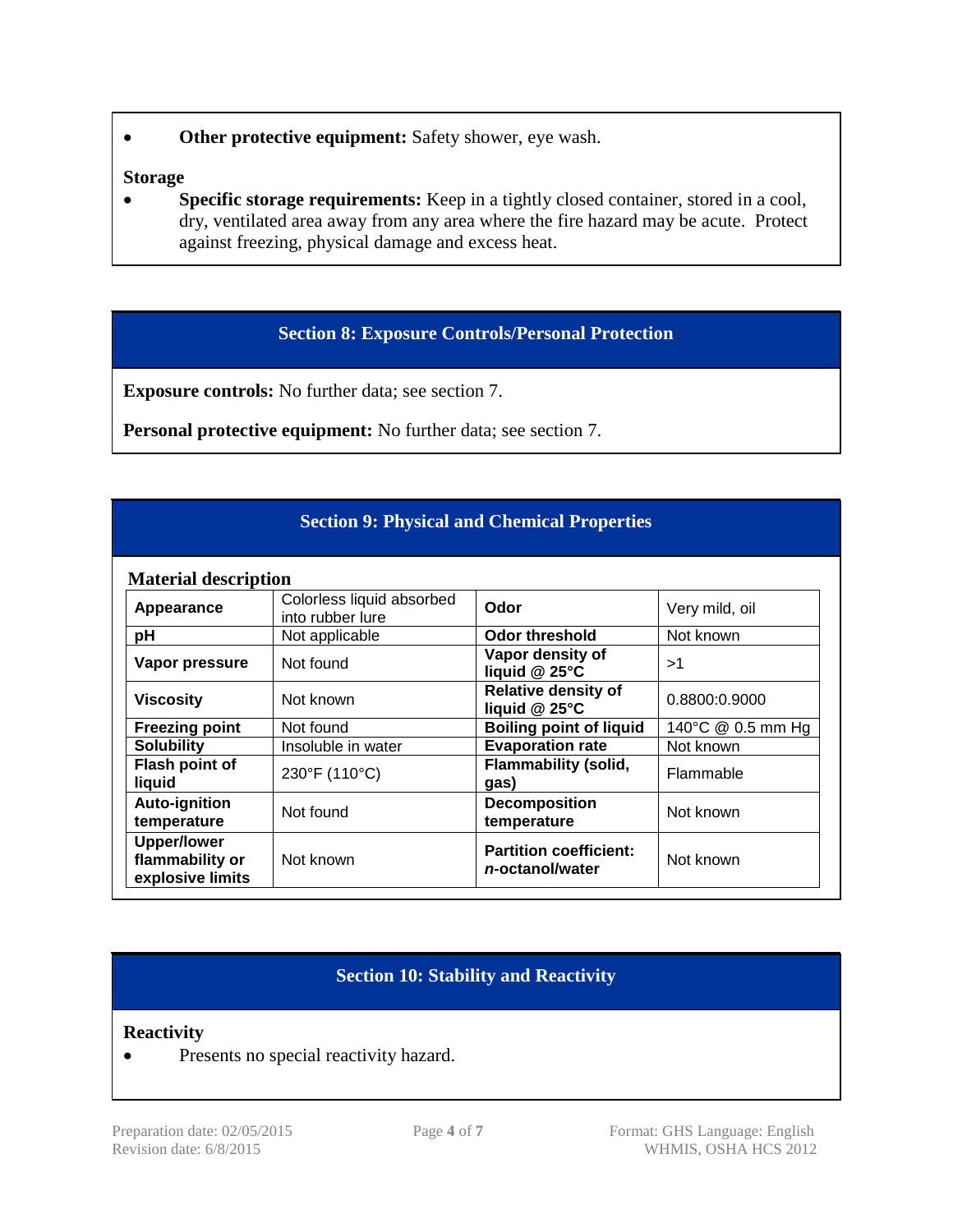# **Chemical stability**

- Stable under ordinary conditions of use and storage.
- No stabilizers needed to maintain chemical stability.
- Should the product change in physical appearance, no safety issues expected.

## **Other**

- **Hazardous polymerization:** None.
- **Conditions to avoid:** Presents no special reactivity hazard.
- **Materials to avoid:** Strong oxidizing agents.
- **Known or anticipated hazardous decomposition products:** None.

# **Section 11: Toxicological Information**

## **Information on likely routes of exposure**

• Primary route(s) of entry: Skin, eyes.

## **Information on toxicological effects**

- **Acute effects:** Full strength may be irritating to skin and eyes.
- **Most important symptoms and effects, both acute and delayed:** Not known, not expected.
- **RTECS numbers:** Not applicable.
- **Irritation data:** Not available.
- **Toxicity data:** Not available.
- **Threshold Limit Value (TLV):** Not established.
- **OSHA Permissible Exposure Limit (PEL):** Not established.
- **Listed as a carcinogen by NTP, IARC, or OSHA?** No.

# **Section 12: Ecological Information**

## **General**

• Prevent contamination of soil, ground- and surface water.

## **Toxicity**

- **Aquatic and/or terrestrial toxicity:** Not available.
- **Persistence and degradability:** Not known.

## **Behavior in environmental systems**

- **Bioaccumulative potential:** Not available.
- **Mobility in soil:** Not known.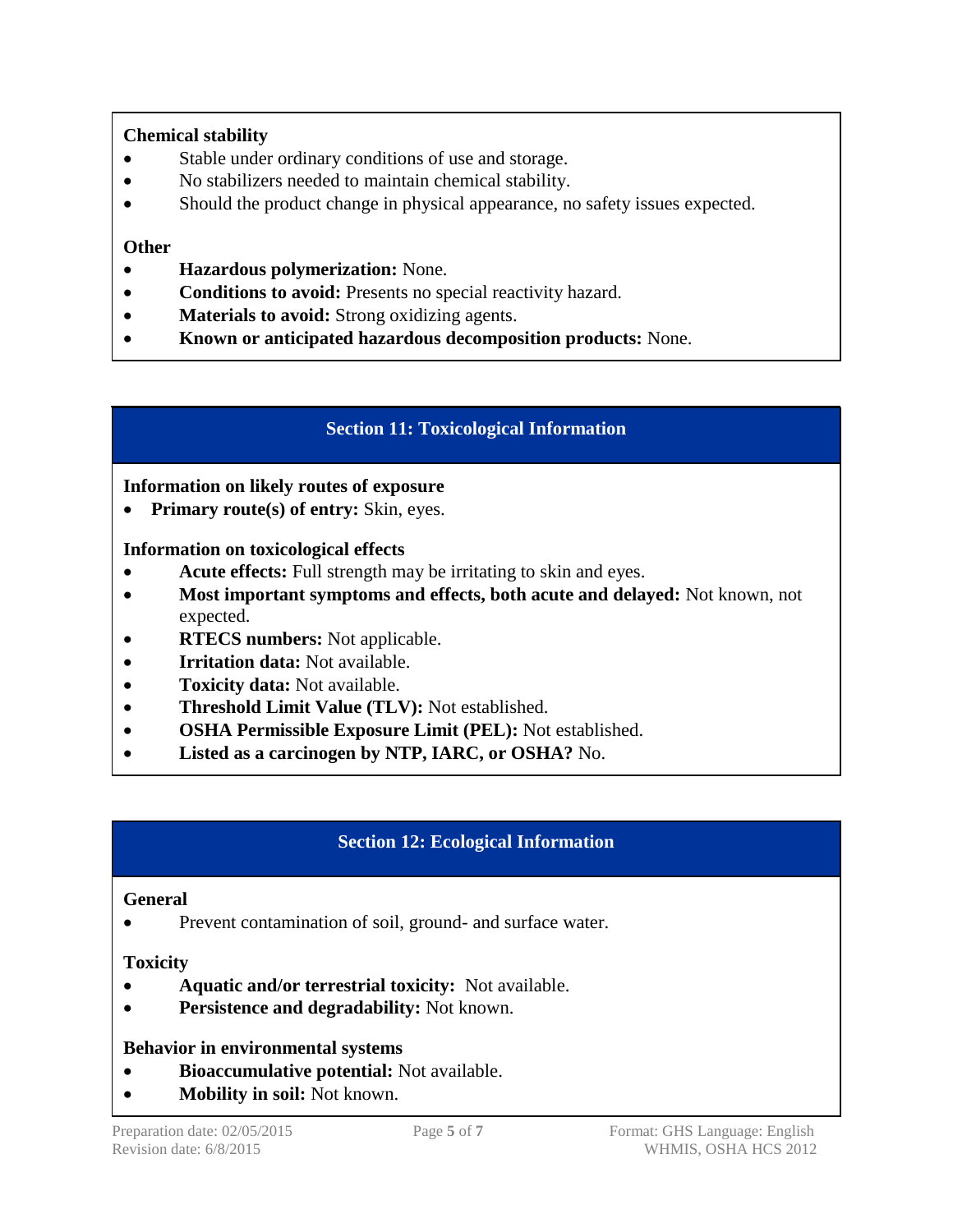## **Additional ecological information:** Not known.

# **Section 13: Disposal Considerations**

### **Disposal**

 Whatever cannot be used, saved for recovery or recycling should be managed in an appropriate and approved waste disposal facility. Dispose of container and unused contents in accordance with federal, state and local requirements.

## **Section 14: Transport Information**

No restrictions.

## **Section 15: Regulatory Information**

- **European information:** There were no toxicological studies in the published literature to assign risk and safety phrases.
- **Reviews, standards, and regulations:** EPA TSCA Section 8(B) chemical inventory

## **Section 16: Other Information**

#### **DISCLAIMER OF WARRANTIES AND LIMITATION OF LIABILITY**

THE INFORMATION IN THIS MSDS WAS OBTAINED FROM SOURCES WHICH WE BELIEVE ARE RELIABLE. HOWEVER, THE INFORMATION IS PROVIDED WITHOUT ANY WARRANTY, EXPRESS OR IMPLIED REGARDING ITS CORRECTNESS. COMPANY MAKES NO REPRESENTATIONS OR WARRANTIES, EITHER EXPRESS OR IMPLIED, OF MERCHANTABILITY, FITNESS FOR A PARTICULAR PURPOSE OR OF ANY OTHER NATURE WITH RESPECT TO THE INFORMATION OR THE PRODUCT TO WHICH THE INFORMATION REFERS. COMPANY'S SOLE AND EXCLUSIVE LIABILITY WITH RESPECT TO PRODUCTS PROVIDED TO COMPANY'S SATISFACTION TO BE DEFECTIVE OR NONCONFORMING SHALL BE THE REPLACEMENT OF SUCH PRODUCTS WITHOUT CHARGE OR REFUND OF THE PURCHASE PRICE UPON THE RETURN OF SUCH PRODUCTS IN ACCORDANCE WITH COMPANY'S INSTRUCTIONS. THIS REMEDY, IN THE MANNER PROVIDED HEREIN, SHALL CONSTITUTE FULFILLMENT OF ALL LIABILITIES OF COMPANY, WHETHER BASED ON CONTRACT, TORT OR OTHERWISE WITH RESPECT TO,